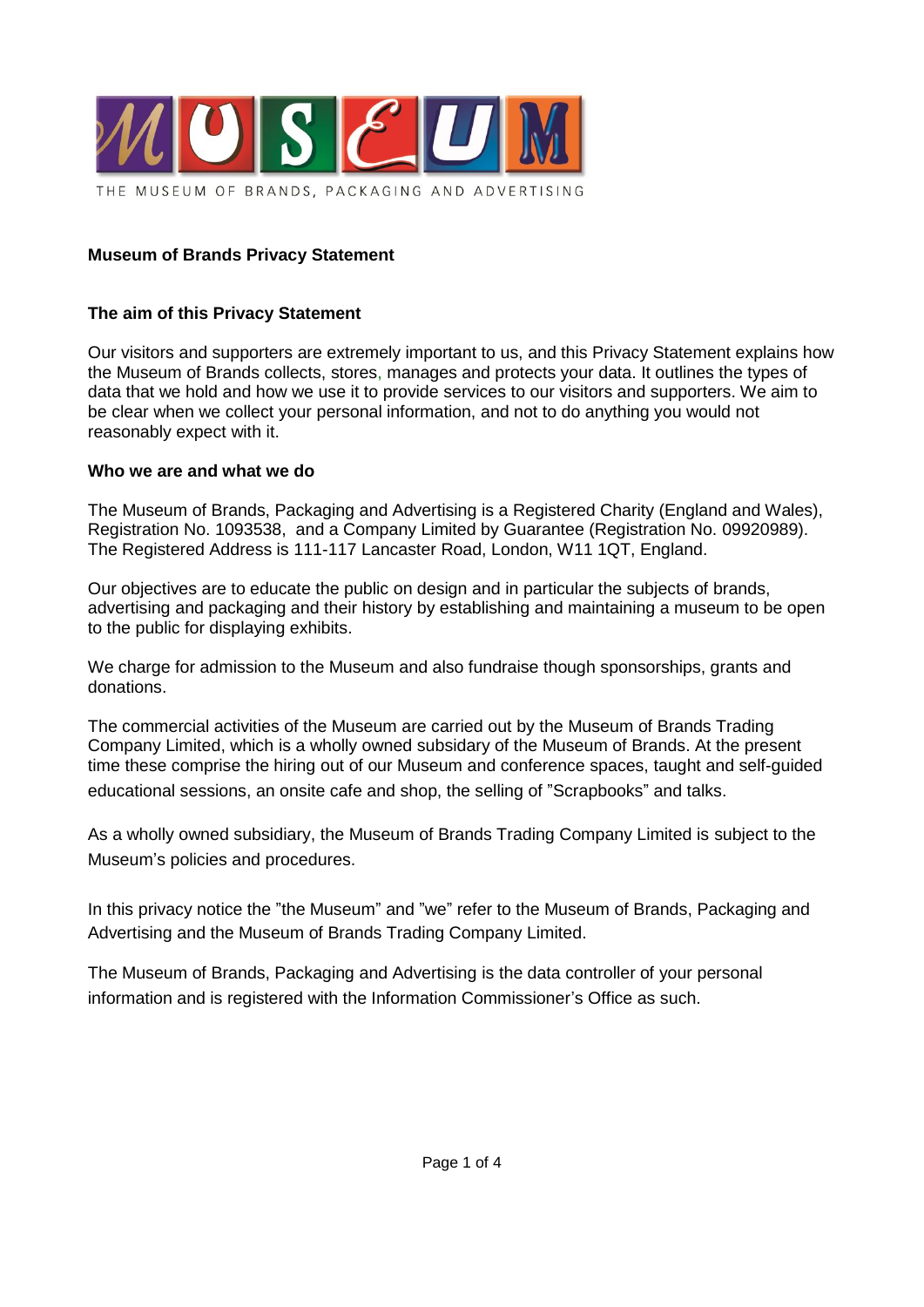# **What personal information is collected about you**

We compile databases that contain personal data collected by the Museum during the conduct of our relationship with visitors, supporters, clients, sponsors, funders and donors. Data about our visitors, supporters, clients, sponsors, funders and donors is transferred into our databases. The vast majority of the information we hold is obtained directly from you.

We always aim to keep your details up to date, and we will periodically check that the contact details we have from you are correct and where appropriate, update them. As a result, some of the data may also have been obtained from publically available sources - for example, we may find a new address for you using the internet where your contact may be listed. We may also use information from publically available sources to carry out research to access your inclination and capacity to support the Museum financially or by volunteering. We value our relationships with you and we use your personal data to ensure we contact you in the most appropriate way, improve our services and to ensure we work effectively and efficiently.

The Museum maintains a record of all records of visitors who have chosen to join our newsletter, signed for Gift Aid, made a group booking, hirers or attendees of events, our professional develiopments audience, press contacts and local businesses. We will keep your information until you notify us that you want to be removed from our files.

The personal data we store and process, the majority of which is given to us by our visitors, clients and supporters may include:

- name, title
- contact details include postal address, email address, phone number and links to social media accounts;
- date of when you joined our contact database
- your occupation title
- records of donations and Gift Aid entries, where applicable (as required by HMRC)
- volunteering by you on behalf of the Museum
- infomation on groups that you have brought to the Museum (name of group organisation, amount of people, distance traveled, type of visit)

The Museum does not store any credit/debit card details.

# **Job and volunteering applicants**

If you apply to work or volunteer at the Museum, we will use the information you supply us to process your application and to monitor recruitment statistics. Where we want to disclose your information to a third party, for example where we want to take up a reference, we will not do so without informing you beforehand.

Personal information on unsuccessful candidates will be held for 2 months after the recruitment exercise has been completed , after which it will be destroyed, unless you have asked us to do so earlier or allowed us to retain it for longer by written request.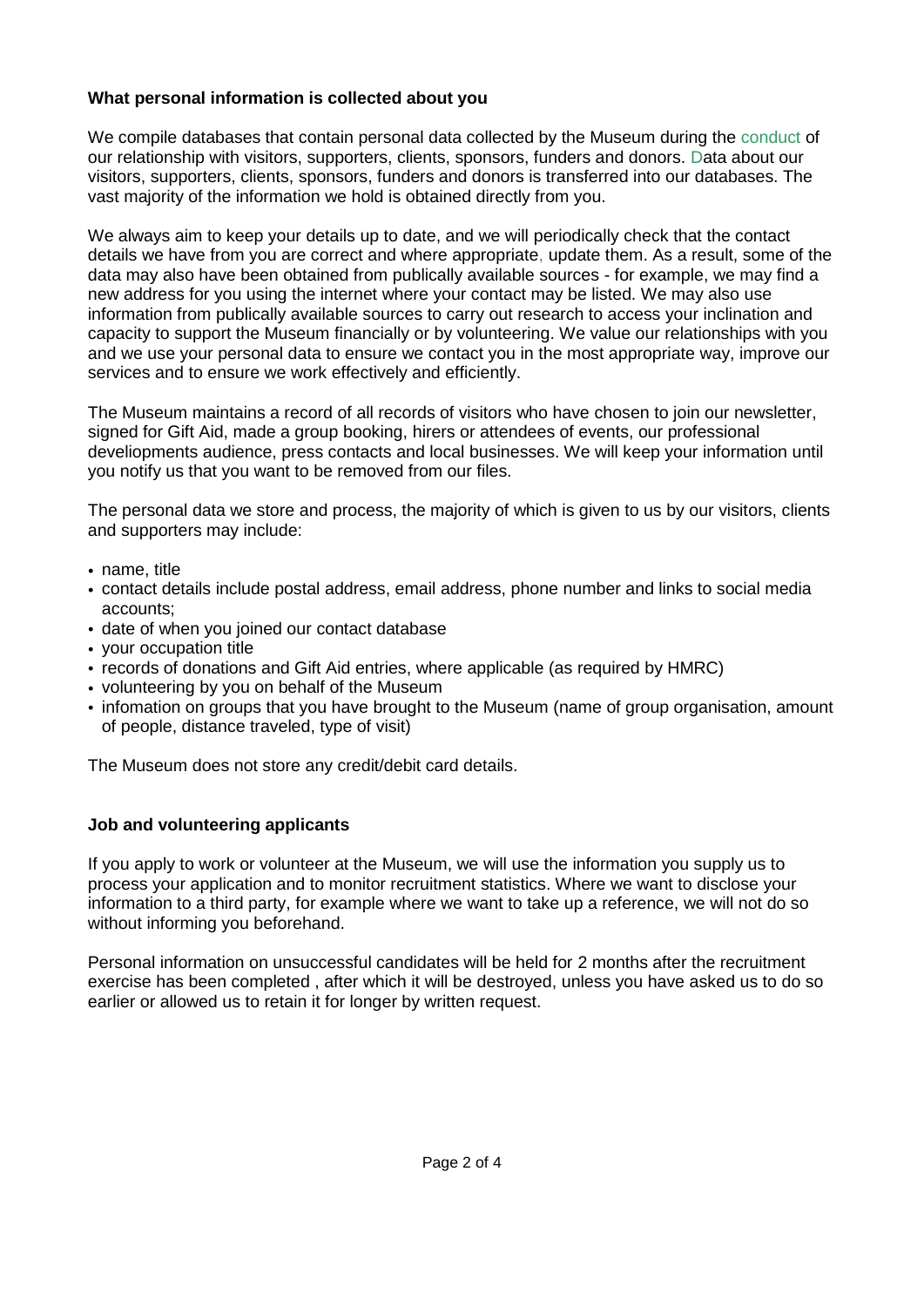# **16 or Under**

If you are under 16 please get your Parent(s) or Guardian's permission beforehand whenever your provide personal information to us.

### **How we use your data**

Unless you have requested otherwise, we may use your data for the following purposes which include communications and marketing activities, sent by mail, email, telephone and social media:

- Newsletters about Museum related activities and events.
- Notifications on any updates
- Promotions and discounts and services the Museum can provide for you
- Marketing communication
- Invitation to talks, exhibitions and events

The Museum does not share your data with any third parties. However if you interact with the Museum though another party (for example one of our sponsors or partners) then we may obtain information about you from that third party, but only if have given your explicit consent to that third part sharing your information. The receipt of data by the Museum in this manner is subject to the third party's own privacy policy. A list of parties with whom we partner in this way is available on request. Data gained in this way is treated no differently to any other once held by the Museum, and is bound by the terms of this privacy statement as soon as it is received.

We monitor site visits and use tools such as *Google Analytics* to improve our website and service.

# **Storing, managing and protecting your data**

We are committed to holding your data securely and treating it with sensitivity. All data are held securely and in accordance with the Data Protection Act 1998. Your data is held on a database housed on a secure server within the Museum network. This database is protected by multi-level authentication and access is restricted to individuals who need to see the data to carry out their duties at the Museum. This is limited to: members of staff and assigned IT support.

We will not disclose your data to individuals, organisations or other entities outside the Museum.

We do not sell to or trade your data with any other organisations.

# **Your rights**

The Museum considers its relationship with our visitors and supporters to be lifelong, and we will hold your details until you tell us you no longer wish to hear from us or retain them. We will always try to ensure that the data we hold for you are up to date, reasonable and not excessive. You will always have the right to:

- request of copy of the information we hold about you
- change your communication preferences at any time